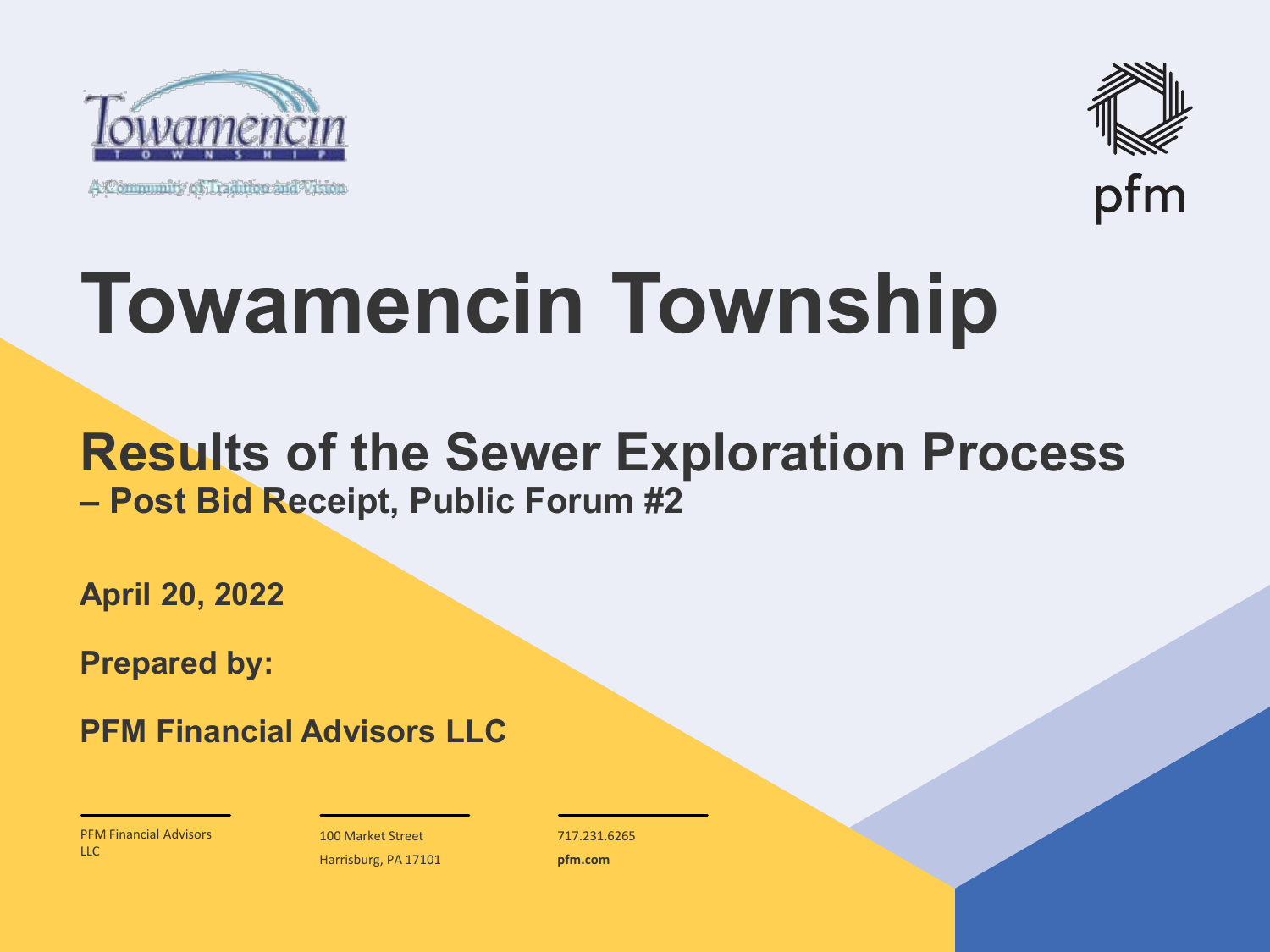

#### **Summary of Key Events**

- Dating back to 2020 and even prior, the Township enlisted expert outside engineering, financial and legal counsel to provide an objective assessment.
- Township solicited potential buyers/investors via a Request for Qualification based on industry established criteria for the possible execution of an Agreement.
- Five potential bidders were pre-qualified and participated in a rigorous vetting, full disclosure and collaborative assessment process.
- Township issued a Request for Bid ("RFB"), due February 11, 2022.
- Township presented the results of the RFB on February 23, 2022.
- Township conducted first public forum on April 6, 2022.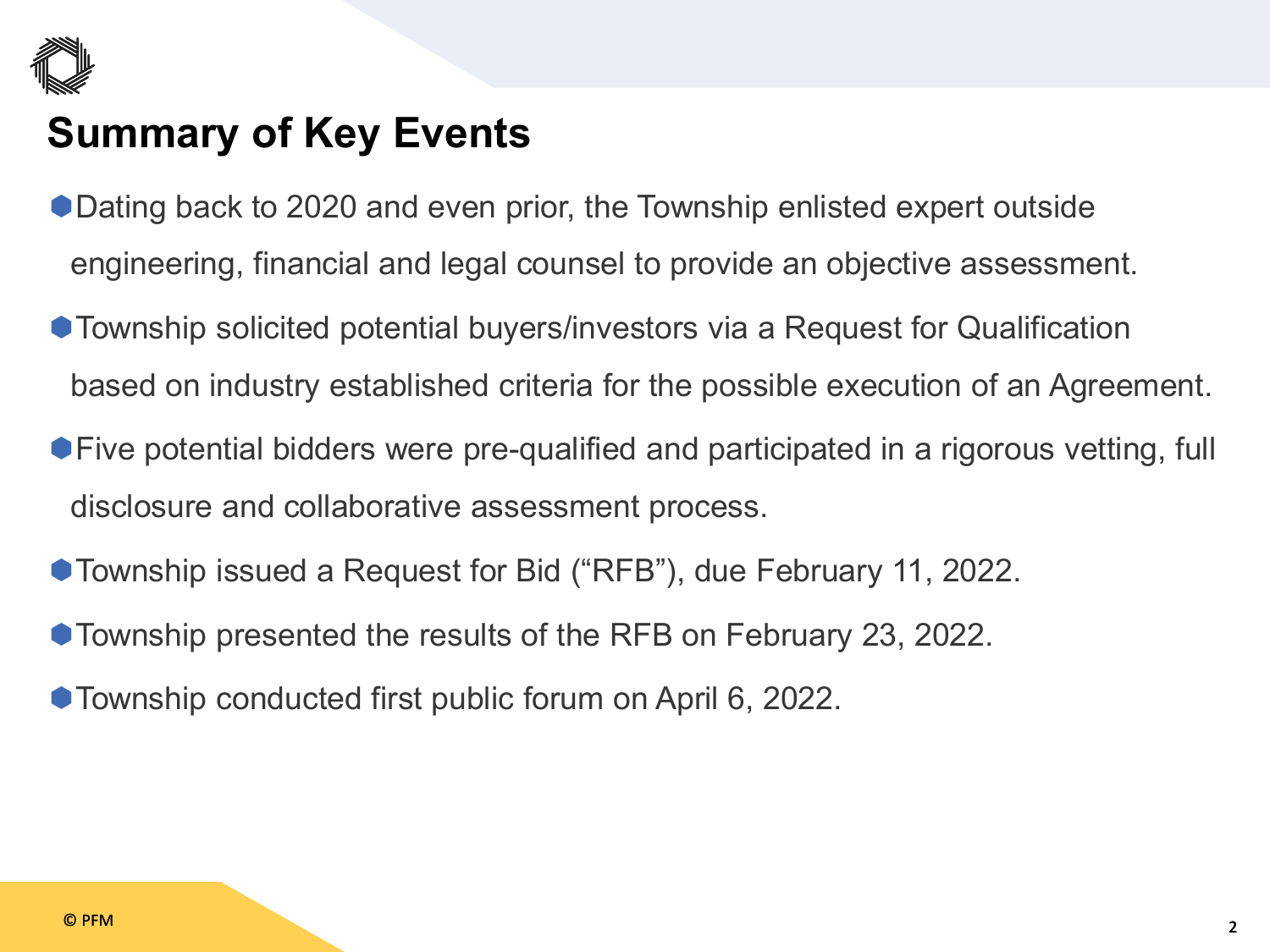

#### **Estimated Sources & Uses of Proceeds**

Shown below are the **estimated** sources and uses of proceeds resulting from the transaction assuming the NextEra bid is accepted.

|                       | <b>SOURCES</b> |
|-----------------------|----------------|
| <b>Purchase Price</b> | \$115,300,000  |
| Cash on Hand*         | \$5,000,000    |
| <b>Total Sources</b>  | \$120,300,000  |

\*Estimated, may fluctuate until closing occurs.

#### **Estimated Proceeds Available for Reserves**

**\$87,000,000**

| <b>USES</b>                                   |              |
|-----------------------------------------------|--------------|
| Payoff of Sewer Debt*                         | \$9,000,000  |
| Payoff of All Other Debt*                     | \$10,000,000 |
| <b>Pension/OPEB Funding</b>                   | \$7,500,000  |
| <b>Jump Start Priority Projects</b>           | \$5,000,000  |
| <b>Transaction Fees &amp;</b><br>Contingency* | \$1,800,000  |
| Total Uses*                                   | \$33,300,000 |

\*Estimated.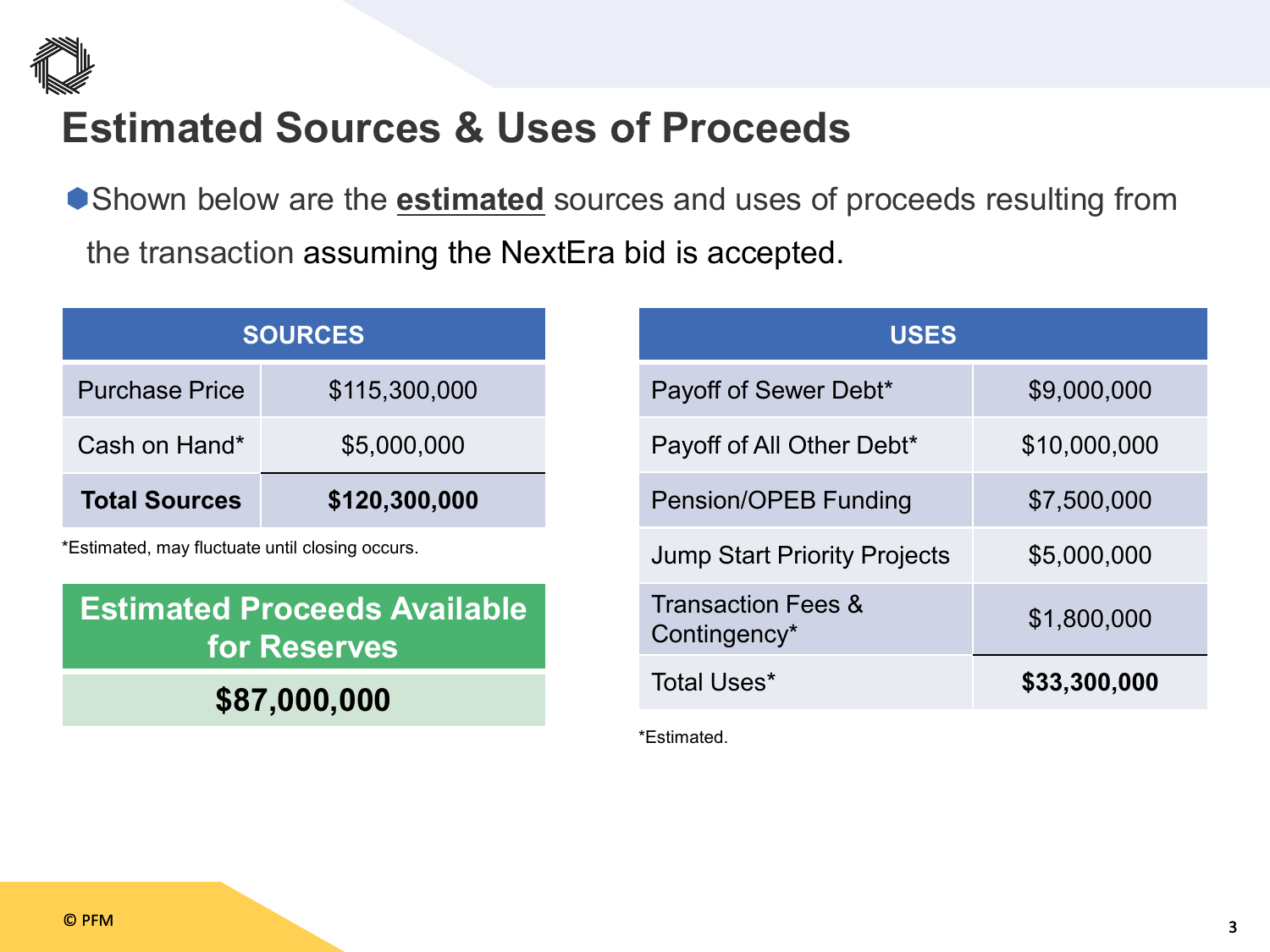

### **Summary of Bids Received – Upfront Payment**

- The RFB asked for both purchase price/upfront payment and indicative rates.
- Some bidders submitted only a response for the 2-year guaranteed rate freeze, others submitted a response for only the no guaranteed rate freeze period, and some submitted for both options.



<sup>[1]</sup> Assumes a two-year rate freeze.

[2] Assumes no rate freeze.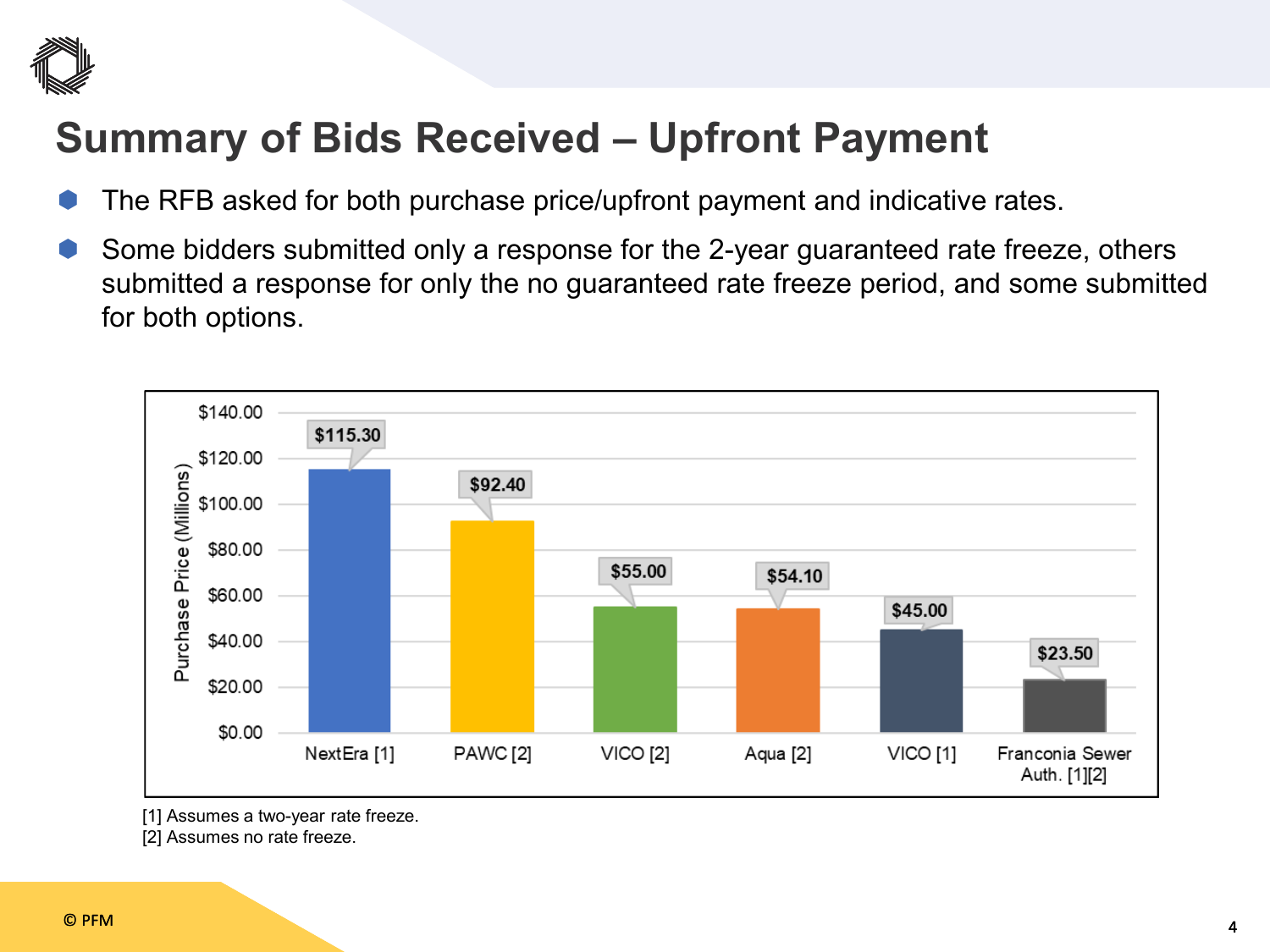

#### **Key Business Terms of the Potential Transaction**

**The transaction that is being considered can be summarized as follows:** 

- •The sanitary sewer system and related equipment would be sold to the Buyer.
- •Service would continue as usual only under different ownership.
- •No *sewer treatment employees* would lose their jobs, they will be offered employment with the Buyer. The *Township employees* that currently maintain the collection system will stay with the Township and will be redirected to street, parks and infrastructure maintenance.
- •The Township will maintain control of its Act 537 Planning and economic development.
- •Rates will be governed by the PAPUC after the mandatory 2-year rate freeze.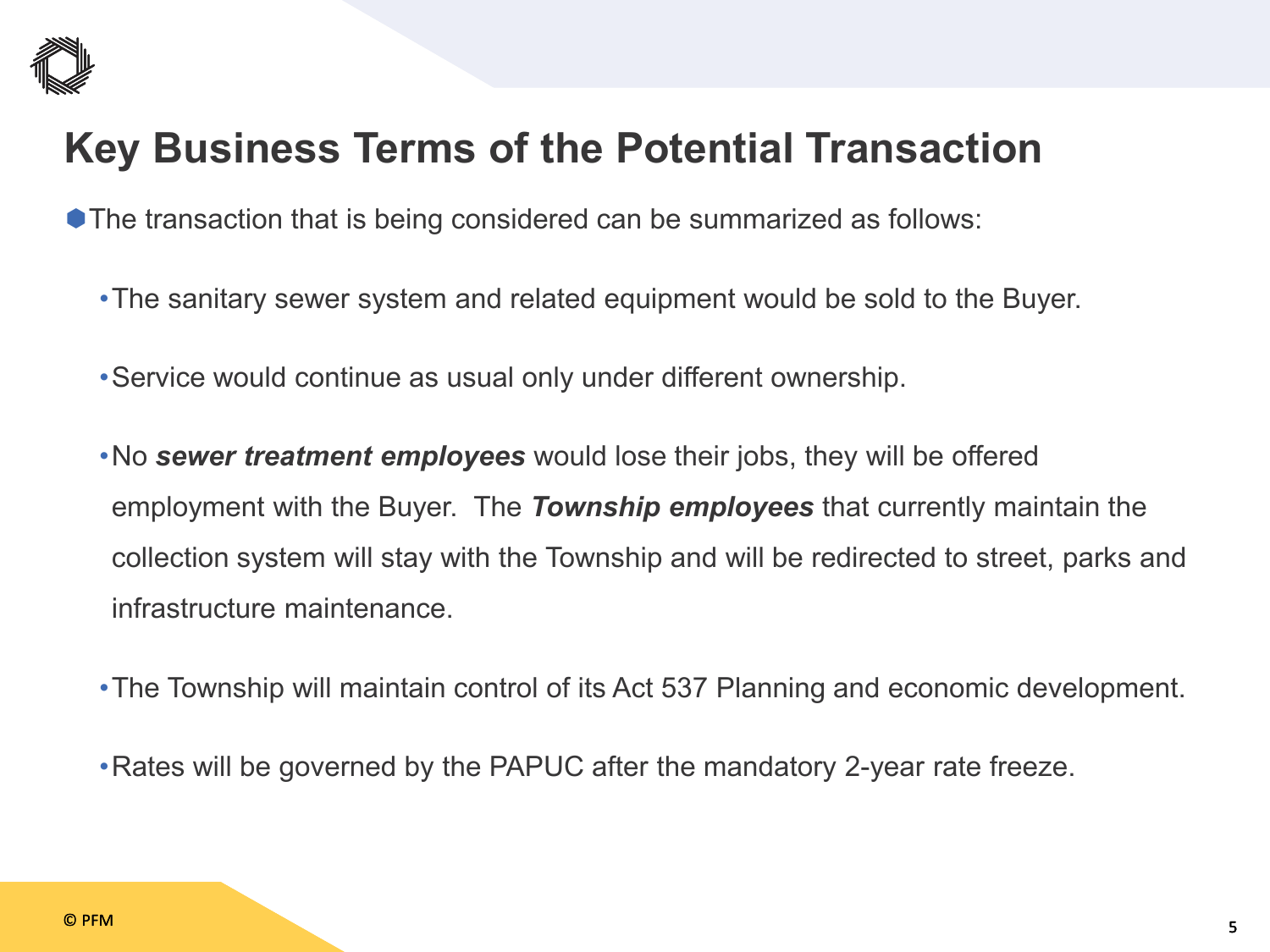

#### **Possible Use of Proceeds**

- **Elimination of Debt (1):** Approximately \$19 million
- **Fund Pension & OPEB Liabilities:** Approximately \$7.5 million
- **Jump-Start Key Township Capital Projects:** Approximately \$5 million
- **Establish Various Capital Reserves to Fund Township wide projects:**
	- **Facilities and Major Equipment:** Approximately \$15 million
	- Fire Services Infrastructure/Equipment: Approximately \$10 million
	-
	- Stormwater Upgrades/MS4 Compliance Requirements: **Approximately \$20 million**
	- Transportation Projects: Approximately \$22 million

**Parks and Open Space:** Approximately \$20 million

[1] IRS regulations require debt to paid off instead of investing the sale proceeds at a higher rate.

[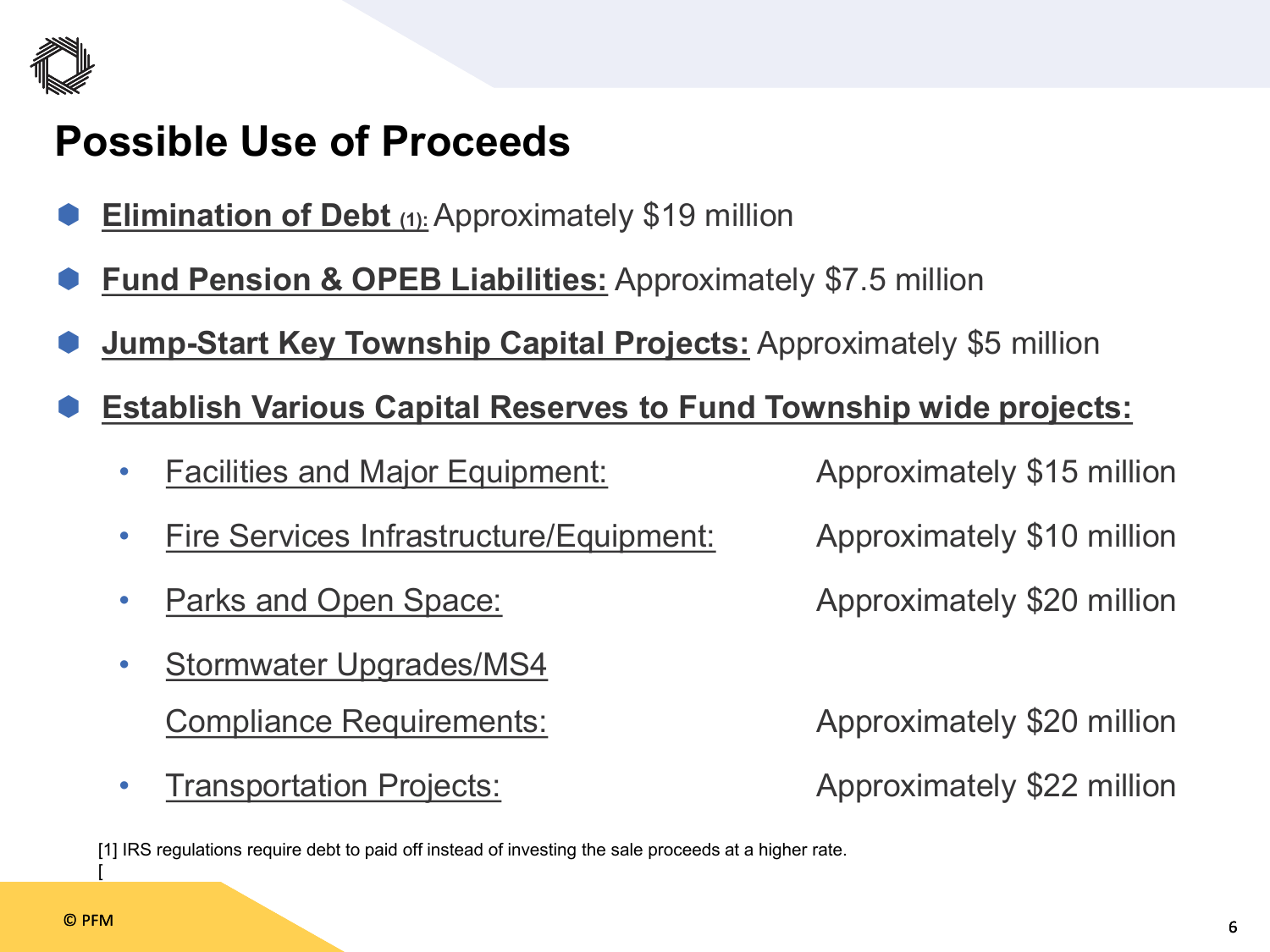

#### **Reinvesting Proceeds Back Into the Community –** *Use of the Budgetary Savings*

- The Township would realize significant annual budgetary savings by paying off debt and funding pension and OPEB liabilities.
	- •**The net savings impact to the budget with these initiatives is estimated to be \$1,245,000 annually.**
- Residents may realize a benefit from this budgetary savings through:
	- •An increase in the Homestead/Farmstead Exemption to the maximum.
		- •This equates to an additional \$574,000 annually, **or \$130 in additional tax reduction per applicant.**
	- •An increase in Park & Recreation funding by reallocating debt millage (\$171,000 annually).
	- •An increase in Volunteer Fire Company funding by reallocating debt millage (\$150,000 annually).
	- •An increase in general fund revenues by reallocating debt millage to offset future cost increases/build a general fund balance (\$350,000 annually).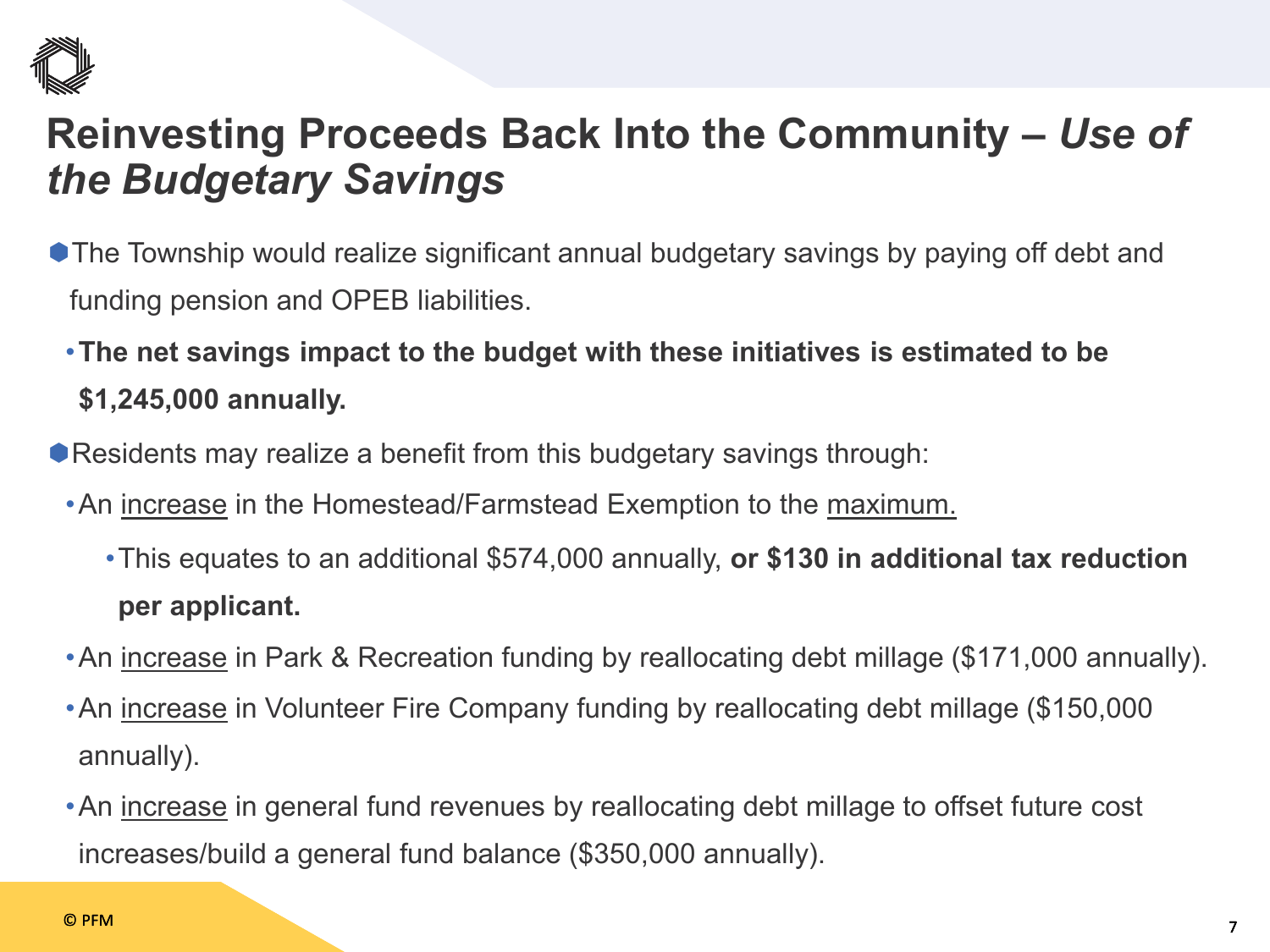

**Open Space and Parks Reserve:** \$20 Million (est. annual interest earnings of \$600,000 per year). The Township will continue to seek additional funding sources including grants.

- •Implement Parks and Trails Evaluation (adopted 2020) over the next 10 years
- •Update Open Space Needs Analysis (last update 2006)
- •Open Space acquisitions
- •Towamencin Youth Association annual capital requests for athletic field improvements - \$50,000 per year
- •Community Pool infrastructure Average \$50,000 per year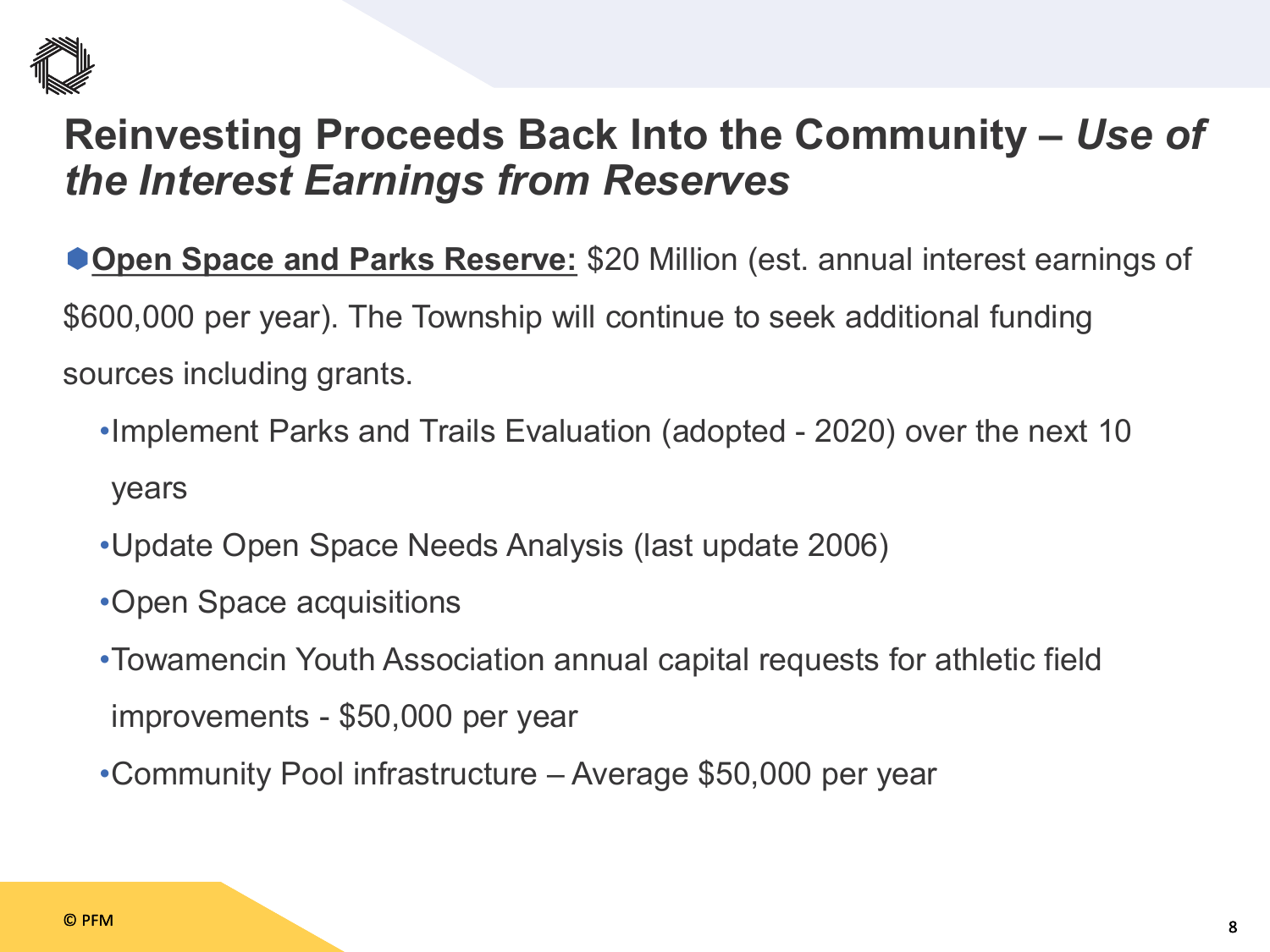

**Stormwater Upgrades/MS4 Requirements:** \$20 Million (est. annual interest

earnings of \$600,000 per year). The Township will continue to seek additional

funding sources including grants.

- •Fund Towamencin share of Skippack Creek Alliance Pollution Reduction Plan over the next 5 years
- •Fund Towamencin share of additional 5-year cycles
- •Complete Strategic Stormwater Management Plan (adopted March 2021) over the next  $5 - 10$  years
- •Replacement of 150,000 linear feet of corrugated storm sewer pipe over the next

15 years

#### **Creation of this reserve eliminates the need for a separate storm water fee in the future.**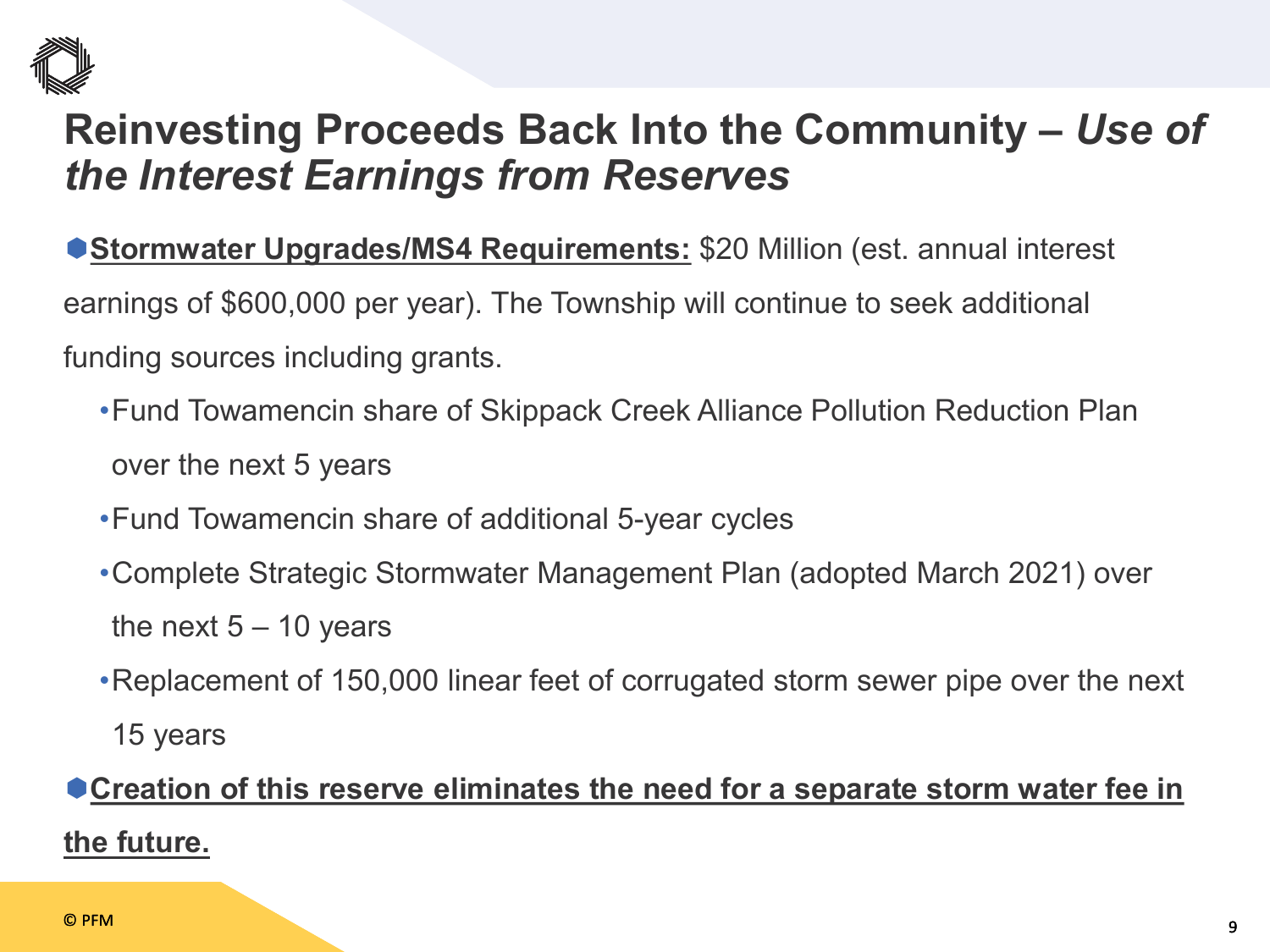

**Fire Service Infrastructure/Equipment:** \$10 Million (est. annual interest earnings of \$300,000 per year). The Township will continue to seek additional funding sources including grants.

- •Main Fire Station upgrade/replacement to meet current & future needs and standards
- •Replace Pumper Trucks (2) every 10 years
- •Replace Rescue Truck every 25 years
- •Replace Tanker Truck as needed
- •Replace Support Vehicles every 5 10 years
- •Replace Other Equipment as needed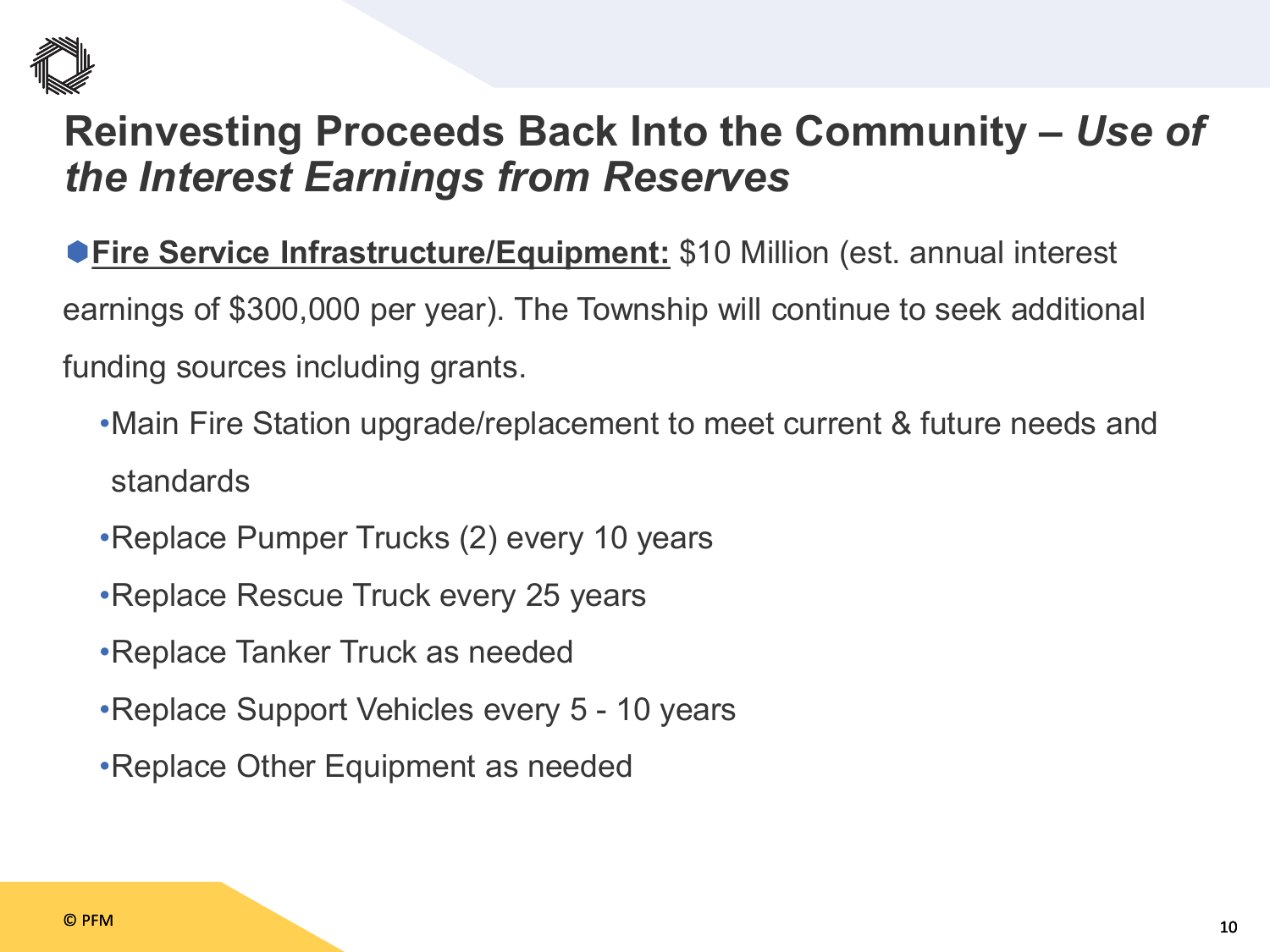

**Facilities and Major Equipment:** \$15 Million (est. annual interest earnings of \$450,000 per year). The Township will continue to seek additional funding sources including grants.

- •Fund Township vehicle and equipment replacement schedule
- •Capital repairs and upgrades to Township facilities (non-park) as needed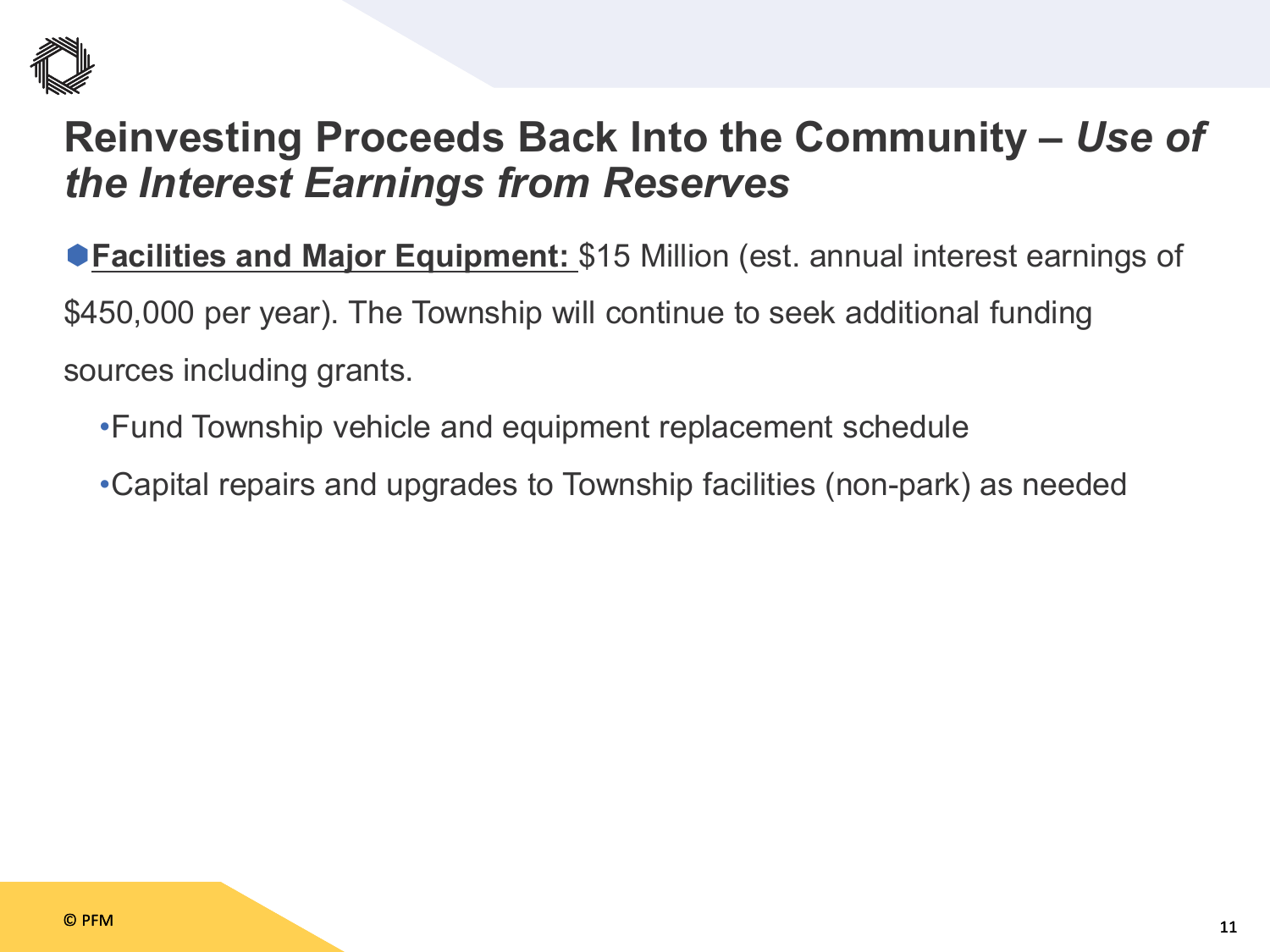

**Transportation Projects: \$22 Million (est. annual interest earnings of** \$660,000 per year). The Township will continue to seek additional funding sources including grants.

- •Fund Township share or match of planned and anticipated intersection improvements, such as:
	- a) Welsh and Orvilla Roads
	- b) Sumneytown Pike and Valley Forge Road
	- c) Sumneytown Pike and Troxel Road
	- d) Sumneytown Pike and Kriebel Road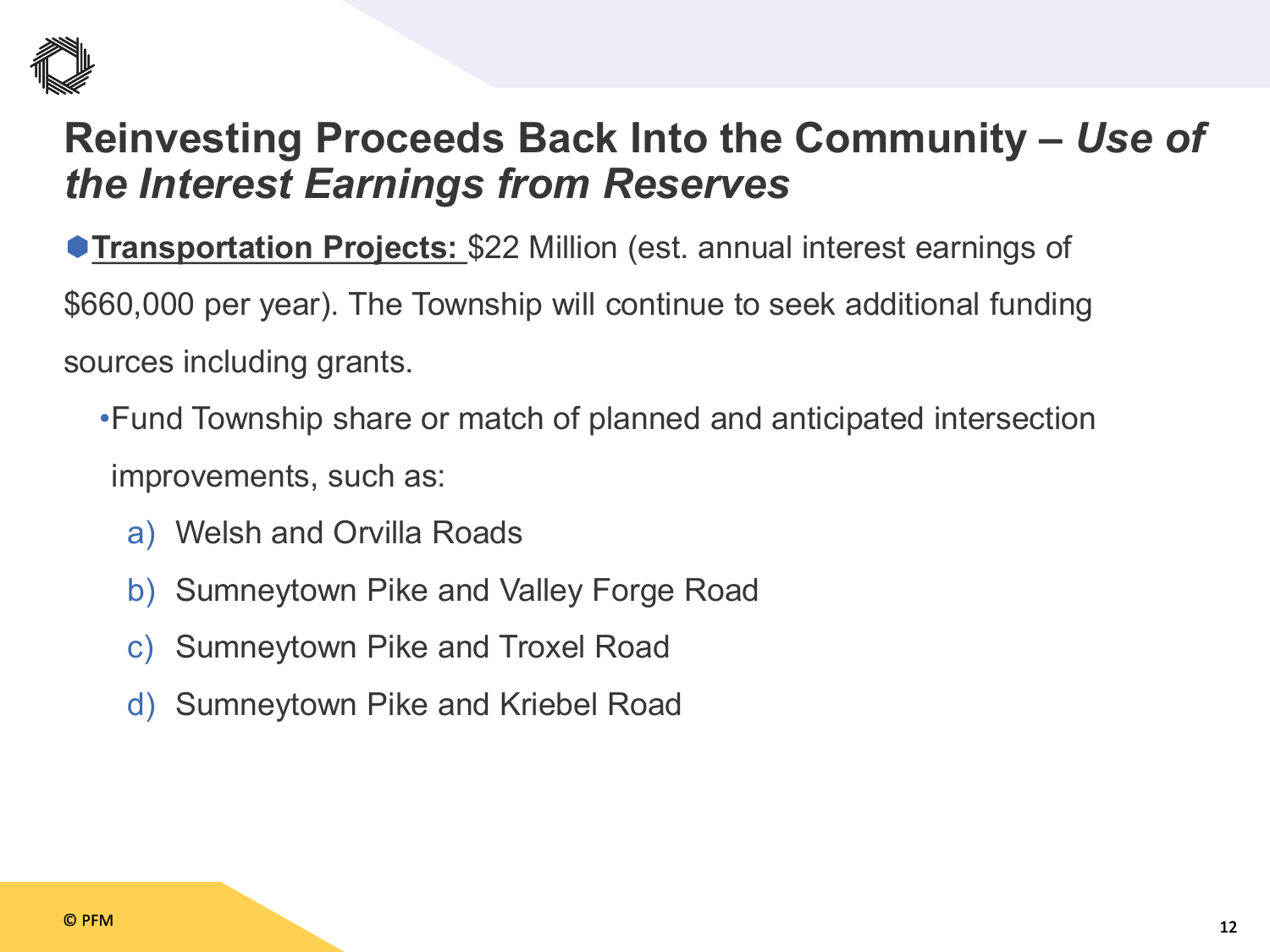

#### **Illustration of Impact to Township Taxpayer and Ratepayer**

| Year <sub>1</sub> |                                              | <b>Retain Ownership</b> | <b>System Sold</b> |
|-------------------|----------------------------------------------|-------------------------|--------------------|
|                   | Sewer Fees                                   | \$450                   | \$450              |
|                   | Household Impact Real Estate Taxes           | \$450                   | \$320              |
|                   | Homestead Exemption                          | \$50,000                | \$76,000           |
|                   | Outstanding Debt                             | \$19,079,000            | \$0                |
|                   | Budgetary Impact Annual Debt Service Expense | \$2,200,000             | \$0                |
|                   | Capital Reserves                             | \$4,000,000             | \$87,000,000       |

| Year 10 |                                              | <b>Retain Ownership</b> | <b>System Sold</b> |
|---------|----------------------------------------------|-------------------------|--------------------|
|         | <b>Sewer Fees</b>                            | \$806                   | \$1,061            |
|         | Household Impact Real Estate Taxes           | \$896                   | \$320              |
|         | Homestead Exemption                          | \$50,000                | \$76,000           |
|         | Outstanding Debt (1)                         | \$34,765,000            | \$0                |
|         | Budgetary Impact Annual Debt Service Expense | \$4,500,000             | \$0                |
|         | <b>Capital Reserves</b>                      | \$4,000,000             | \$87,000,000       |

| \$12,000 | \$16,000 | <b>Cumulative Net Impact to</b><br><b>Household over 10-Year Period</b> |
|----------|----------|-------------------------------------------------------------------------|
| \$1,200  | \$1,600  | <b>Average Per Year</b>                                                 |

[1] Reflects the amount of debt outstanding in Year 10, actual debt outstanding could be as high as \$45 million, or higher, depending on the time of the borrowing and the reference year.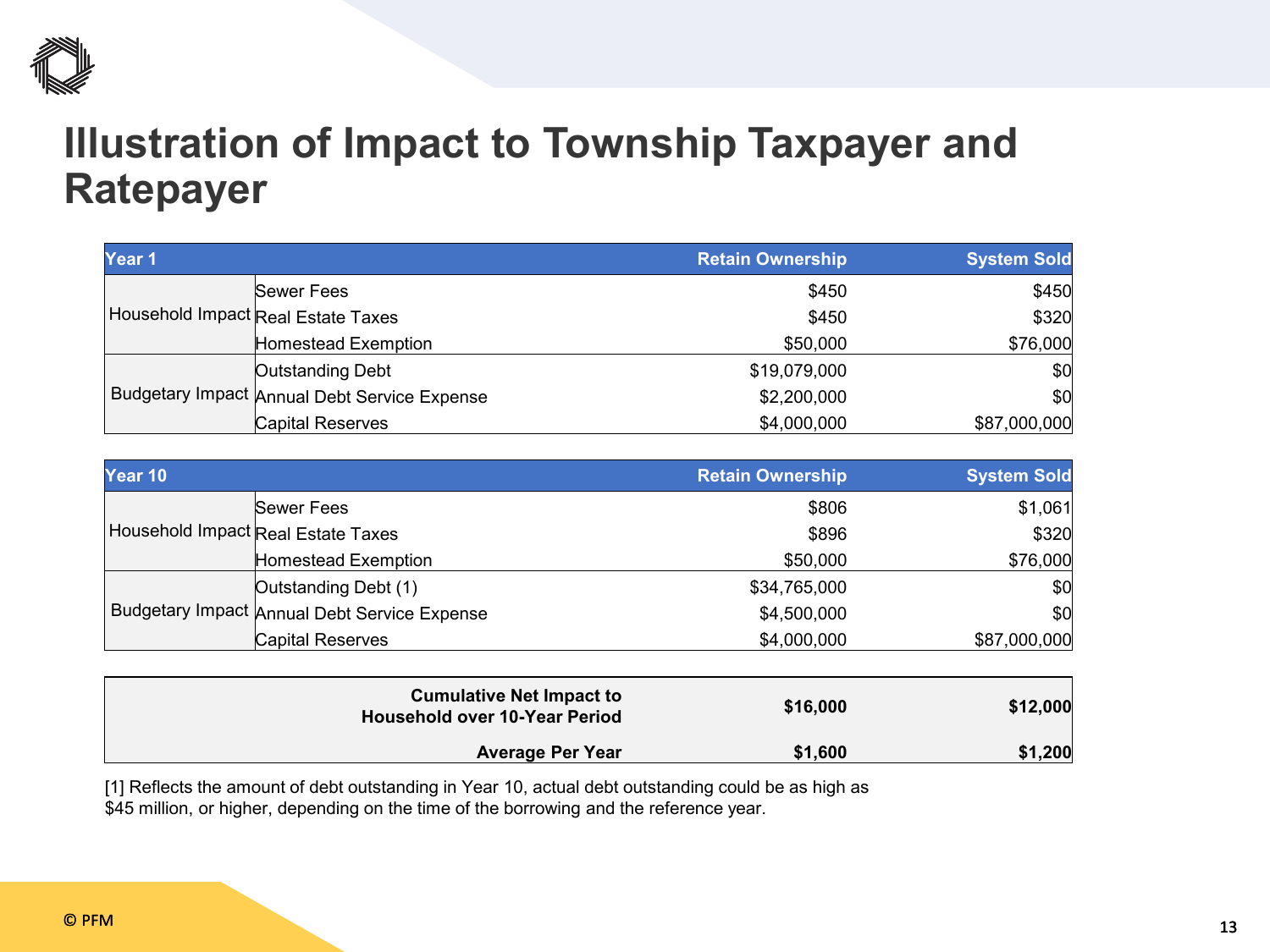

#### **Potential Timeline Going Forward**

 $\bullet$  Today is the second of two scheduled public presentations.

● Depending on outcome of the May Board meeting, closing of a potential transaction could range from three to fifteen months, if that is the decision.

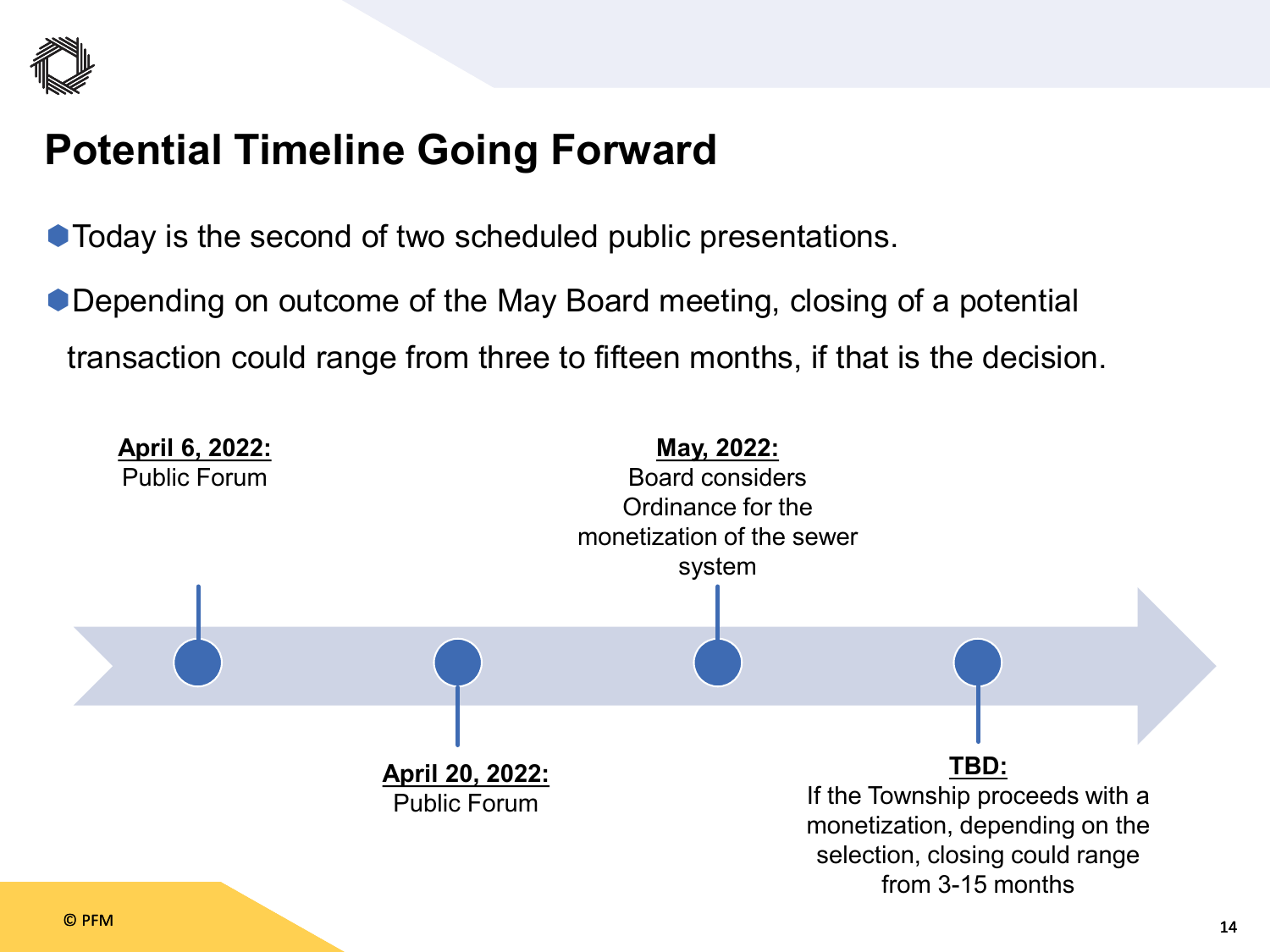

### **Closing Remarks**

- The Township began this exploration to determine the potential benefits that the residents could experience from the sale or lease of the sewer system.
	- •With the \$115,300,000 purchase price being offered by NextEra, funds would be available for the Township to accomplish its goals.
- The key components of the sale are:
	- •The system would be sold to an experienced operator that will be heavily regulated by the PAPUC
	- •Future rates would be set by the PAPUC
	- •Funds would be used to benefit the residents of Township over the long term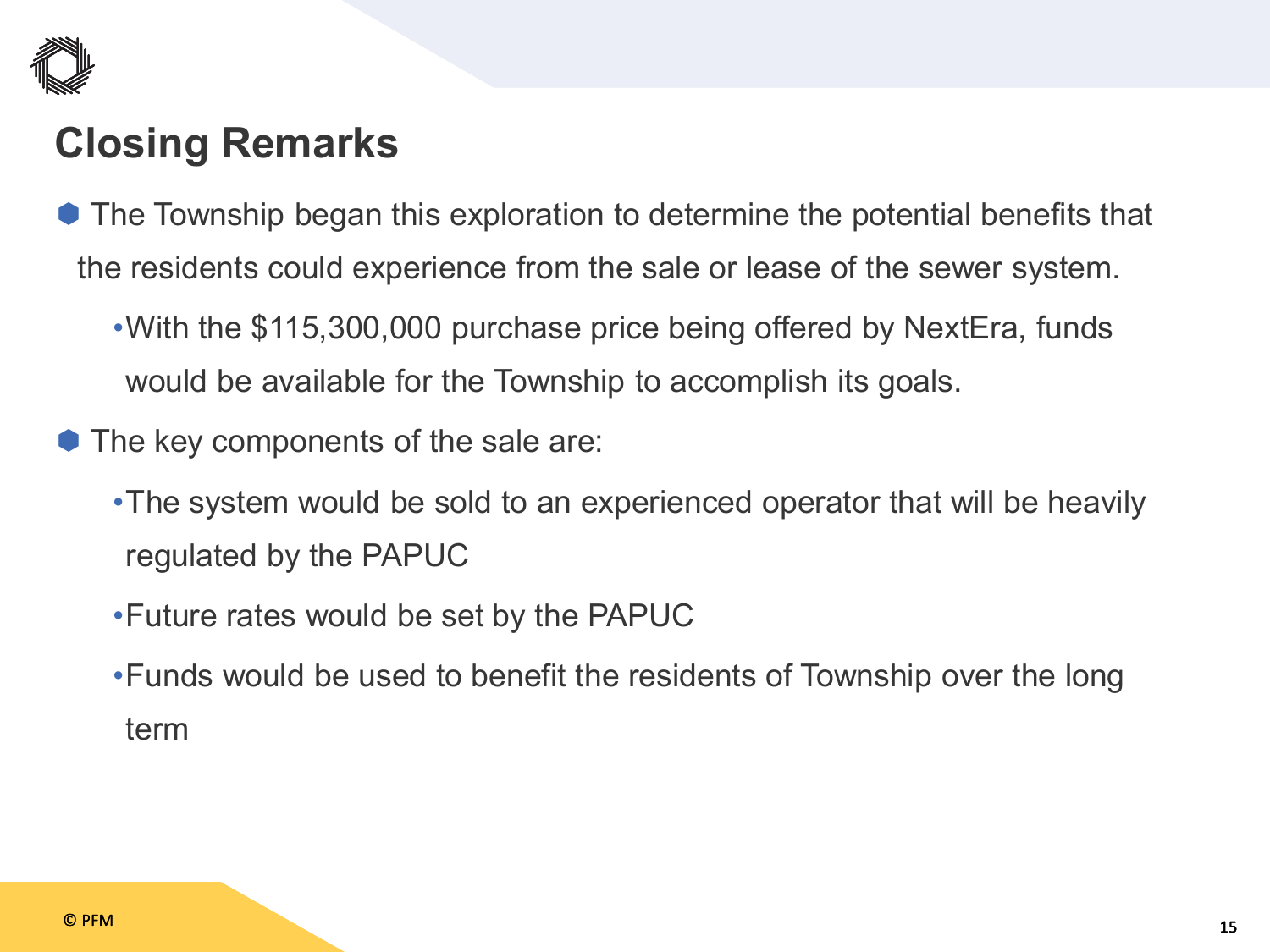

#### **Disclosure**

The information and any analyses contained in this presentation are taken from, or based upon, information obtained from the recipient or from publicly available sources, the completeness and accuracy of which has not been independently verified and cannot be assured by PFM. The information and any analyses in these materials reflect prevailing conditions and PFM's views as of this date, all of which are subject to change. To the extent projections and financial analyses are set forth herein, they may be based on estimated financial performance prepared by or in consultation with the recipient and are intended only to suggest reasonable ranges of results. Opinions, results, and data presented are not indicative of future performance. The printed presentation is incomplete without reference to the oral presentation or other written materials that supplement it. To the extent permitted by applicable law, no employee or officer of PFM's financial advisory business, nor any of PFM's affiliated companies, accept any liability whatsoever for any direct or consequential loss arising from negligence or from any use of this presentation or its contents. The ultimate decision to proceed with any transaction rest solely with the client.